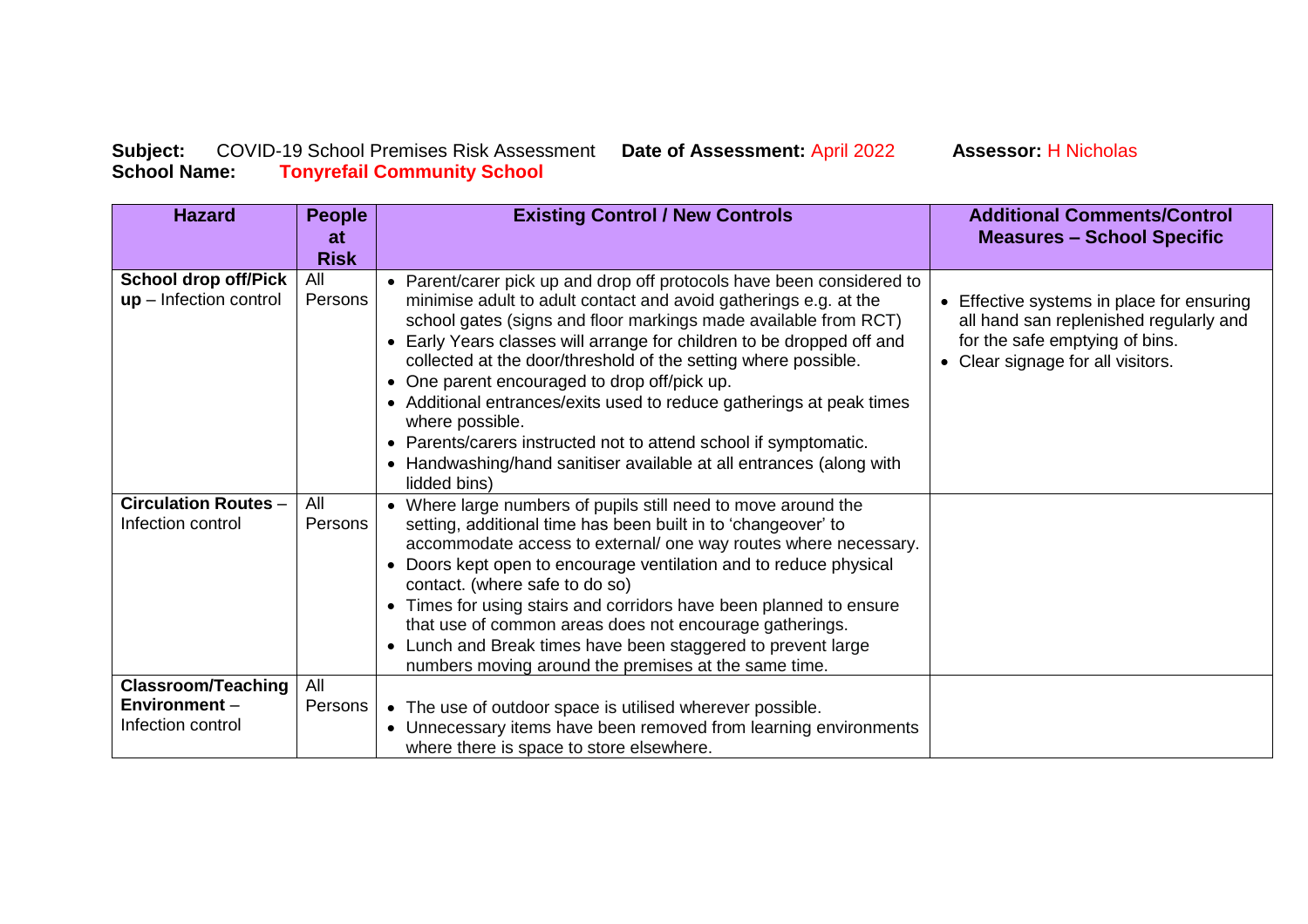| <b>Hazard</b>                                                                                                                                                       | <b>People</b><br>at<br><b>Risk</b> | <b>Existing Control / New Controls</b>                                                                                                                                                                                                                                                                                                                                                                                                                                                                                                                                                                                                                                                                                                           | <b>Additional Comments/Control</b><br><b>Measures - School Specific</b>                                           |
|---------------------------------------------------------------------------------------------------------------------------------------------------------------------|------------------------------------|--------------------------------------------------------------------------------------------------------------------------------------------------------------------------------------------------------------------------------------------------------------------------------------------------------------------------------------------------------------------------------------------------------------------------------------------------------------------------------------------------------------------------------------------------------------------------------------------------------------------------------------------------------------------------------------------------------------------------------------------------|-------------------------------------------------------------------------------------------------------------------|
| <b>Pupil and Staff</b><br><b>Toileting</b> - Infection<br>control<br><b>Spread of COVID-19</b><br><b>Social Distancing</b><br><b>Infection Control</b><br>(General) | All<br>Persons                     | • Increased handwashing times that have been introduced.<br>• Toilets are cleaned regularly and replenished<br>• Signage is in place in each toilet to encourage adequate hand<br>washing takes place.<br>• Similar arrangements are also in place for staff toilets.<br>Bins should be emptied regularly.<br>• Windows and doors are open to increase ventilation (where safe to<br>do so and not compromising fire safety).<br>• An adequate supply of lidded bins are available for the safe<br>disposal of single use face coverings. Single use face coverings<br>easily available for those who chose to wear them.<br>• Arrangements are in place to manage break times including<br>staggered times, alternative entrances, demarcation. | • 5 min 'turnaround time built into every<br>lesson change to support effective toilet<br>hygiene & hand washing. |
| <b>Staffing</b>                                                                                                                                                     |                                    | • Daily review of staffing levels takes place, including those in key<br>safety roles to ensure the safe supervision and operation of the<br>setting including premises management.                                                                                                                                                                                                                                                                                                                                                                                                                                                                                                                                                              |                                                                                                                   |
| <b>Catering/Lunchtime</b><br>Arrangements-<br>Infection control                                                                                                     |                                    | Different groups mixing together during lunchtimes is minimised<br>through staggered times with several sittings and/or use of<br>additional areas and to help reduce queues.<br>Time/resource provision for cleaning surfaces between groups in<br>the dining hall.<br>Hand sanitiser gel is provided for pupils and staff to use<br>immediately before collecting their lunch.<br>Alternative payment methods are being used to eliminate cash<br>handling.                                                                                                                                                                                                                                                                                    |                                                                                                                   |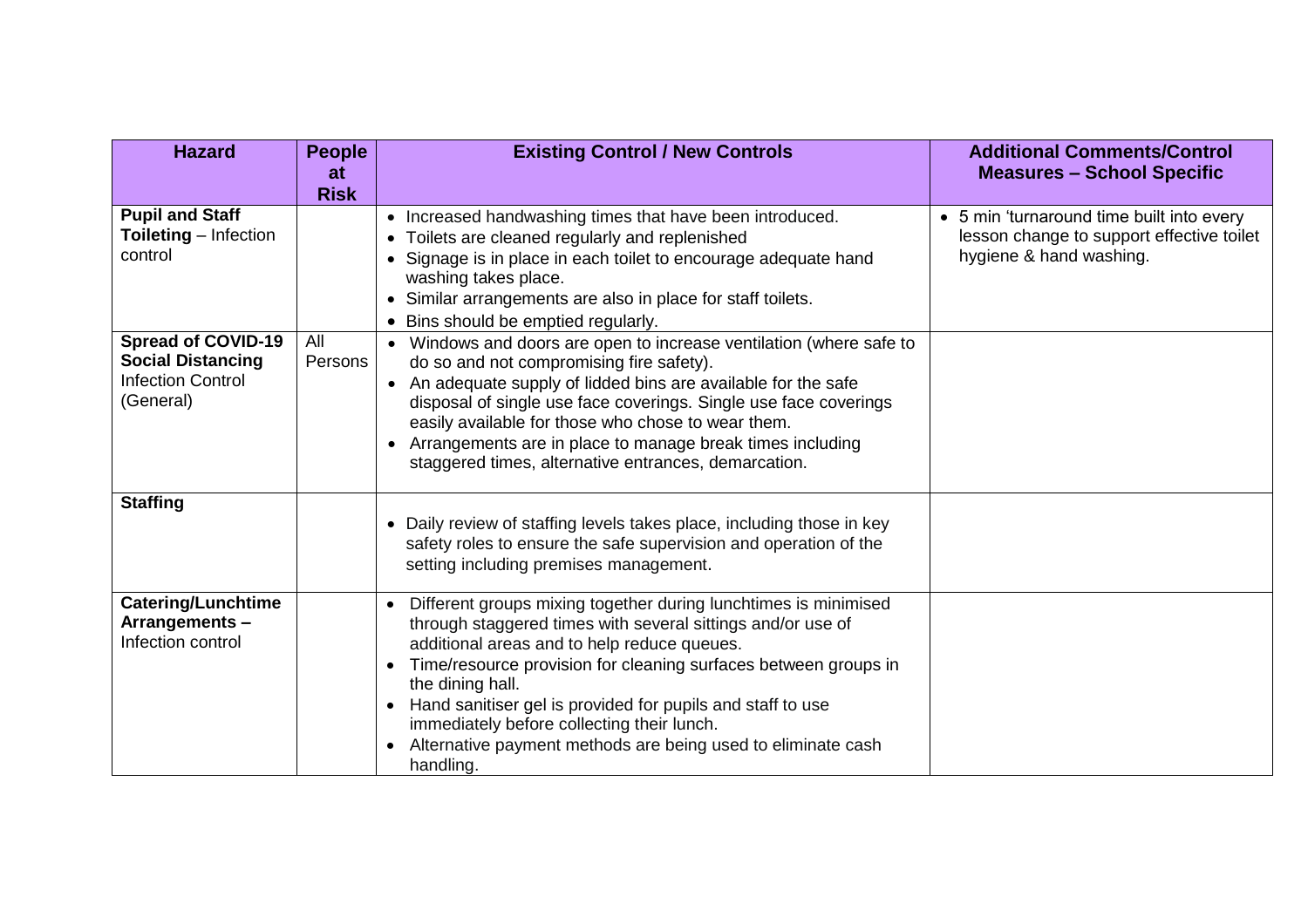| <b>Hazard</b>                                                     | <b>People</b><br>at<br><b>Risk</b> | <b>Existing Control / New Controls</b>                                                                                                                                                                                                                                                                                                                                                                                                                                | <b>Additional Comments/Control</b><br><b>Measures - School Specific</b> |
|-------------------------------------------------------------------|------------------------------------|-----------------------------------------------------------------------------------------------------------------------------------------------------------------------------------------------------------------------------------------------------------------------------------------------------------------------------------------------------------------------------------------------------------------------------------------------------------------------|-------------------------------------------------------------------------|
| <b>Pupils/Staff</b><br>displaying<br>symptoms whilst at<br>school |                                    | • Arrangements in place to deal with pupil/staff who develop<br>symptoms whilst at the setting - Follow the WG guidance:<br>https://gov.wales/operational-guidance-schools-and-settings<br>An isolation room is available for pupils/staff. Disignated staff<br>trained to support symptomatic learners & staff<br>If a learner develops symptoms whilst at school/setting, they are<br>sent home. However, they do not travel home on dedicated school<br>transport. |                                                                         |
| <b>Cleaning/Waste</b><br><b>Disposal</b>                          |                                    | • Enhanced cleaning regime in place across the setting.<br>Adequate cleaning supplies and facilities around the school are in<br>place.<br>Tissues are placed in a separate waste bins and disposed of<br>safely.<br>• All rubbish is removed daily.<br>• If any waste is suspected of being in contact with someone<br>showing symptoms of COVID-19, it will be placed in a waste bag,<br>held in a secure place for 72 hours then disposed of as other waste<br>is. |                                                                         |
| <b>Personal Protective</b><br><b>Equipment (PPE)</b>              |                                    | PPE is not required for routine class activities.<br>PPE may be required when carrying out intimate care, dealing with<br>body fluids or a suspected case of COVID 19 and in other<br>situations where close contact is required. For further guidance on<br>PPE requirements refer to the RCT Schools COVID 19 PPE<br><b>Guidance Matrix</b> and associated links within the document.                                                                               |                                                                         |
| <b>Visitors</b>                                                   |                                    | Information about visitor arrangements is displayed in a suitable<br>place where necessary, including information about social<br>distancing, hygiene and not attending if the person has symptoms.                                                                                                                                                                                                                                                                   |                                                                         |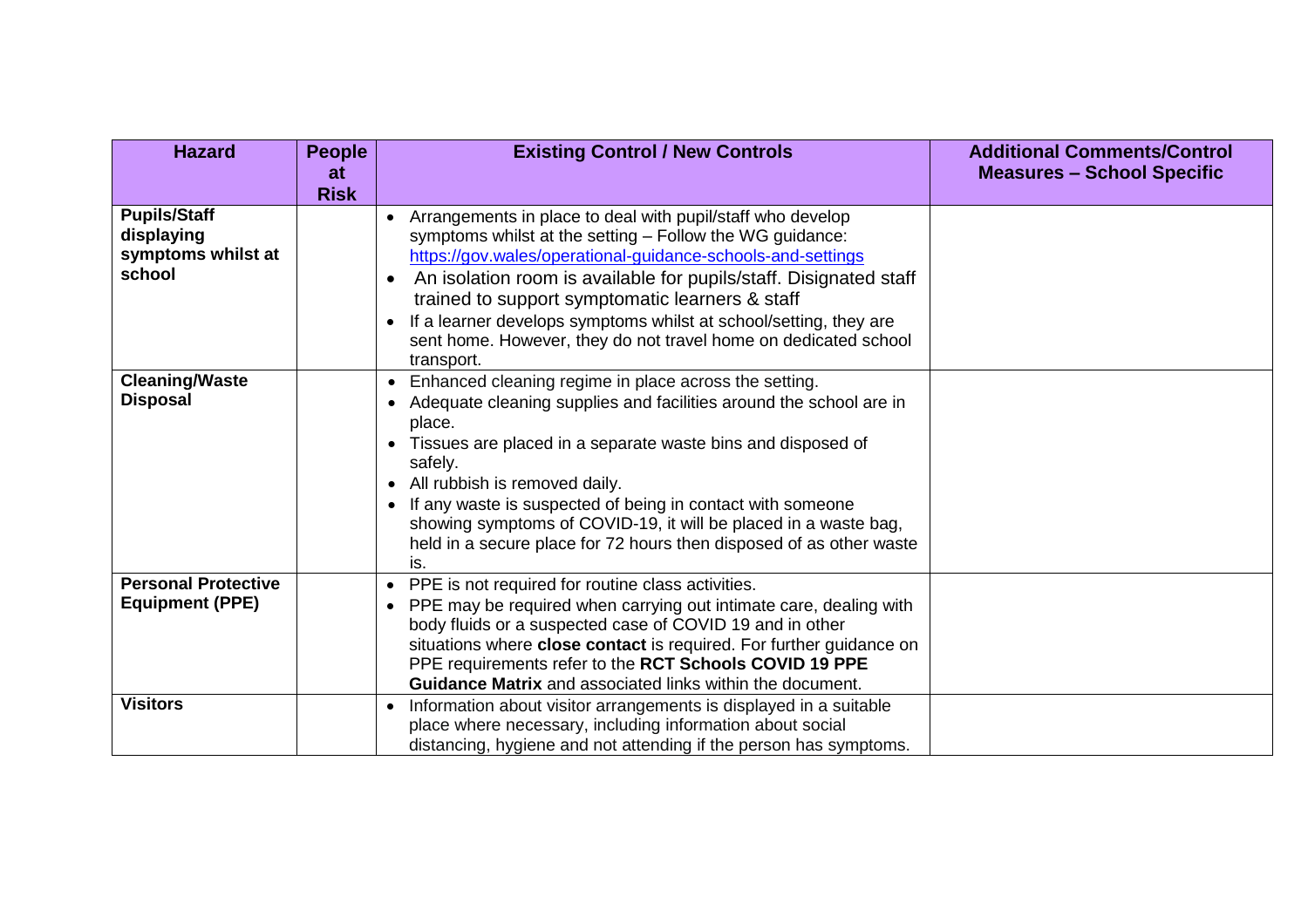| <b>Hazard</b>      | <b>People</b><br>at<br><b>Risk</b> | <b>Existing Control / New Controls</b>                                                                                                                                                                                                                                                                                                                                                                                                                                                                                      | <b>Additional Comments/Control</b><br><b>Measures - School Specific</b> |
|--------------------|------------------------------------|-----------------------------------------------------------------------------------------------------------------------------------------------------------------------------------------------------------------------------------------------------------------------------------------------------------------------------------------------------------------------------------------------------------------------------------------------------------------------------------------------------------------------------|-------------------------------------------------------------------------|
|                    |                                    | Use of face coverings is not required by the school and is at visitor<br>$\bullet$<br>discretion. Single use face masks are available at all entrances.<br>Hand sanitiser available at all entrances.<br>Visitors are signed in/out by the receptionist or on ipad. Ipads are<br>$\bullet$<br>cleaned regularly and hand san is available.<br>• A record is kept of all visitors                                                                                                                                            |                                                                         |
| <b>Fire Safety</b> |                                    | Fire safety arrangements and evacuation procedures have been<br>$\bullet$<br>reviewed to take account of the new COVID measures at the site,<br>including the layout and possible changes in staff.<br>Any new fire safety arrangements and procedures have been<br>communicated with all staff and pupils (including new pupils and<br>staff).<br>See link below for specific fire safety advice for specific advice<br>during the outbreak.<br>https://www.southwales-fire.gov.uk/app/uploads/2020/04/NFCC-<br>advice.pdf |                                                                         |
| <b>Training</b>    |                                    | Staff have been instructed on the nature of COVID-19 and its<br>transmission.<br>The risk assessment together with any COVID 19 control<br>$\bullet$<br>measures have been brought to the attention of all teaching staff.<br>Staff briefings are conducted in well ventilated areas, are under 10<br>$\bullet$<br>mins in duration and held in a large enough space to allow for<br>social distancing.                                                                                                                     |                                                                         |

**The risk assessment should be signed by the Headteacher and the Chair of Governors**